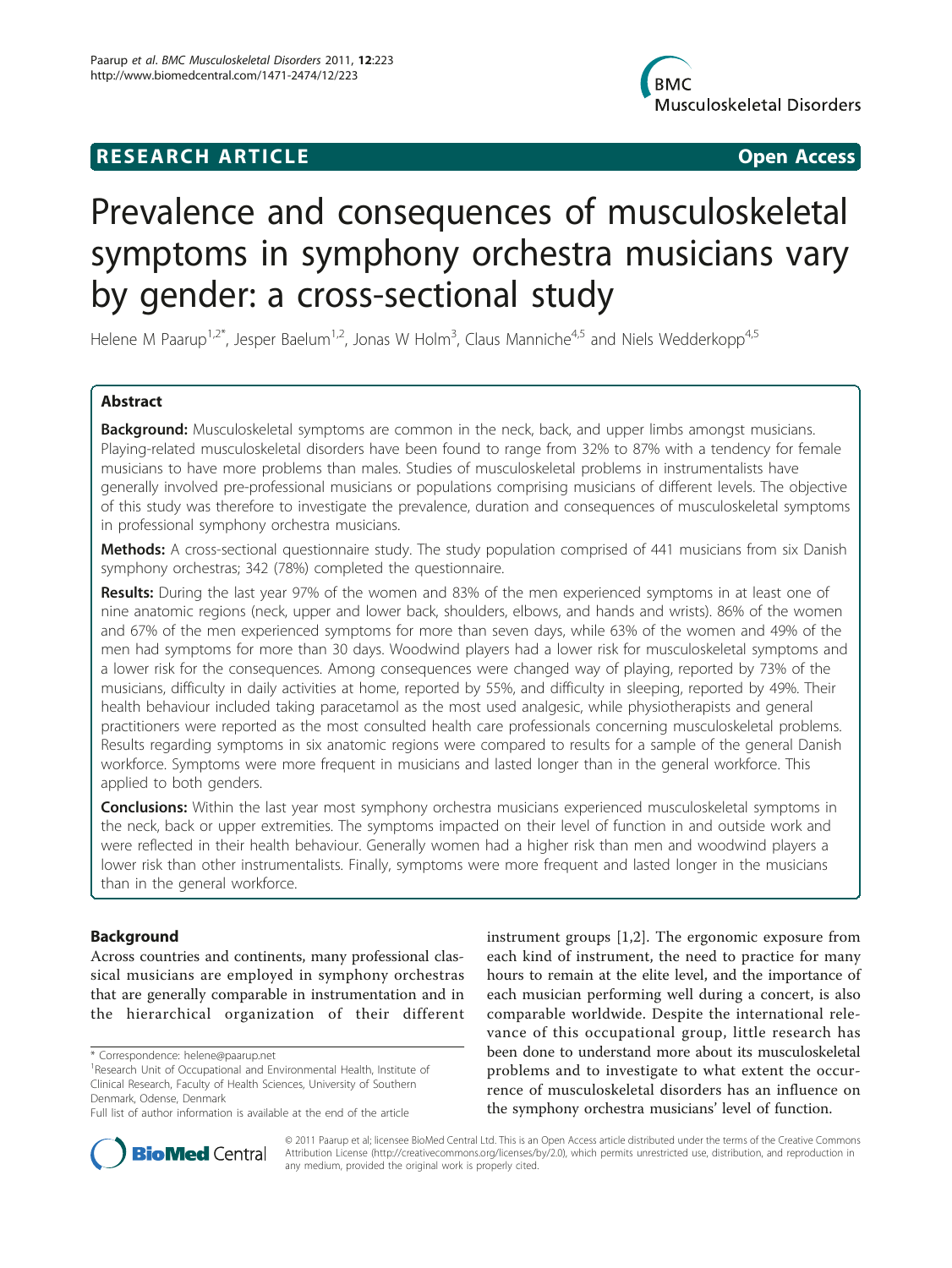In the scientifically biomedical literature, professional symphony orchestra musicians are poorly described, as most studies of musculoskeletal problems in musicians have been done with populations involving pre-professional musicians, or mixed populations with different types of musicians, and thereby mixed exposures [[3,4](#page-12-0)]. The research carried out on musculoskeletal symptoms has used different measures and the musician-specific term "playing-related musculoskeletal disorders" is not uniquely defined [\[3](#page-12-0)-[5\]](#page-12-0). A possible limitation inherent in playing-related measures is the exclusion of musculoskeletal symptoms acquired for other reasons than from music playing, symptoms which can still impact on music playing, and another limitation is the focusing on the impact on playing neglecting possible consequences outside playing-situations. Nevertheless the literature indicates that musculoskeletal symptoms in the neck, back, and upper extremities are common in musicians of different levels. A gender difference has been reported as well; there is a tendency for female musicians to have more problems than male musicians [[6-8\]](#page-12-0). Moreover the prevalence of playing-related musculoskeletal disorders in musicians has been found to range from 32% to 87% [[3,9\]](#page-12-0).

Symphony orchestra musicians are often music conservatorium graduates and have practiced for hours every day to reach the elite level. This level can be achieved only through effort and discipline and with the will to improve their techniques all the time [\[2,10\]](#page-12-0). They usually play one main instrument throughout their entire career and play about 1,300 hours a year [\[11\]](#page-12-0). Symphony orchestra musicians are trained in a competitive environment where a high level of proficiency has to be maintained [[10\]](#page-12-0). Vacant positions in the orchestras are normally filled by audition winners, as employment is generally preceded by an audition. Consequently, a high degree of healthy worker selection could be expected [[12\]](#page-12-0). Moreover, the evolution of the classical musical instruments has been based on tradition and sound and little consideration was given to designing an up-to-date work tool to be played for hours every day. The instruments are played with little scope for variation in neck, trunk, and upper extremity positions and consequently, most musicians have ergonomically monotonous work strain, often including static positions of the neck, static and/or dynamic shoulder load, repetitive or static elbow work, wrist flexion, and dynamic finger movements [\[9,13](#page-12-0)-[15\]](#page-12-0). Hence, symphony orchestra musicians are likely to acquire work-related musculoskeletal problems, as static and repetitive work characteristics in many occupational settings have been associated with musculoskeletal disorders in the neck, back and upper extremities [\[16-20\]](#page-12-0).

The aim of this study was to investigate the prevalence and consequences of perceived musculoskeletal symptoms in the highly selected occupational group of symphony orchestra musicians.

## Methods

## Design

This research involved a cross-sectional questionnaire study of professional symphony orchestra musicians in Denmark.

## Population

All seven professional symphony orchestras in Denmark were asked to participate in the study. They were included orchestra by orchestra to ensure that all employed musicians could receive information and participate in the survey at their workplace. One orchestra was not able to participate due to administrative reasons and was not included. In the remaining orchestras, four musicians on long-term leave could not be contacted and were not included. Nobody was excluded from the study. The study population was thus 441 musicians from the six participating symphony orchestras, with 342 (78%) answering the questionnaire, in total 208 men and 134 women. The respondents, as well as the study population, were comprised of 61% men and 39% women.

## Reference Population

Results from the symphony orchestra musicians were compared to results from The Danish Working Environment Cohort, a study performed by The National Research Centre for Work Environment and Health, Denmark, who provided the data concerning the cohort for reference use in the current study. The Danish Working Environment Cohort Study is a sample-based, multi-topic survey of work environment and health among the Danish workforce [[21](#page-13-0)]. The sample was a representative sample from the Danish workforce, where the distribution of gender, age, labour market attachment, and geography was the same as for the general population in Denmark [[22\]](#page-13-0). The reference data comprising 2,731 men and 2,705 women were collected through interviews in the Year 2000 [[23](#page-13-0)].

## Setting

Data were collected from January 2007 to June 2008. All contacts with the participants took place at the musicians' workplace. The orchestras were visited one at a time. An introductory meeting was held, after which the questionnaires were distributed to each musician. The questionnaires were completed during work-time and collected less than two hours later. The few musicians who could not attend the introductory meeting received an information letter and a questionnaire, both delivered to their private mailbox at work.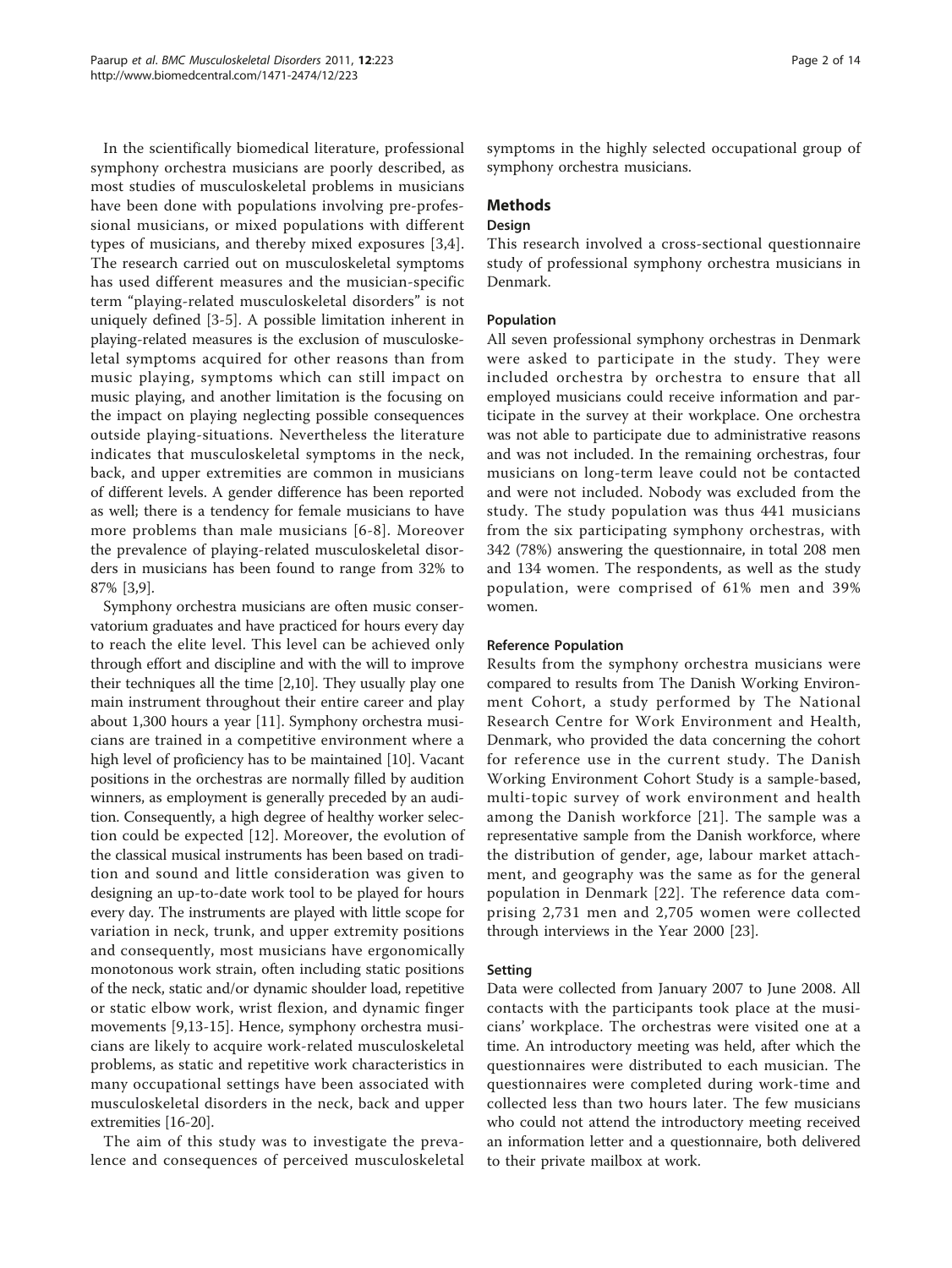## Variables

Gender, age, orchestra of employment and instrument information were obtained for all participants in the study population as baseline data from employment lists in the participating orchestras.

In accordance with the aim of study, the main outcomes were information about musculoskeletal symptoms and consequences of the symptoms. The musculoskeletal symptoms were measured as 1) period prevalences: the 7 days' and 12 months' prevalence, and 2) symptoms duration: symptoms for more than 7 days and for more than 30 days. The consequences were measured as 1) impact on level of function on work: impaired or changed way of playing, 2) impact on level of function outside work: difficulty in daily activities at home, difficulty in leisure time activities, or difficulty in sleep, and 3) behavioural consequences: pausing from practicing alone, pausing from rehearsals, not playing at concerts, taking sick-leave, using painkillers, or consulting health care providers.

Work-related questions included playing exposure, music education and current employment.

## Questionnaire construction

The questionnaire was constructed on the basis of interviews with classically trained musicians. Questions regarding musculoskeletal symptoms were adapted from the Nordic Musculoskeletal Questionnaire [[24](#page-13-0)-[26](#page-13-0)]. The symptoms were measured as presence of trouble (ache, pain, or discomfort) within the last 7 days and the last 12 months in the different anatomic regions. Furthermore questions were asked about the number of days with symptoms within the last 12 months. The questions were for each anatomic region supplemented with newly developed questions about the impact of the musculoskeletal symptoms. The questions regarding the level of function in and outside work were inspired by the high performance sport/ music module in the questionnaire entitled Disabilities of the Arm, Shoulder, and Hand (DASH) [[27\]](#page-13-0). As in the DASH questionnaire four questions were asked to assess if the symptoms had led to difficulties in playing, but the time span of interest was extended to 12 months. In a similar way of asking followed questions about whether the symptoms had led to difficulties in daily activities at home, in leisure time activities, or in sleeping. Questions about how the musicians coped with the musculoskeletal symptoms included sickleave, if they had had to pause from practicing or performing music, and their utilisation of health care providers and analgesics due to musculoskeletal symptoms was also investigated. Types of analgesics were specified in a separate questionnaire item regarding medicines consumption.

## **Validity**

The face validity of the draft questionnaire was tested with help from music conservatory students from the Carl Nielsen Academy of Music, Odense, Denmark, who filled in the questionnaire and commented on the comprehensibility of the questionnaire, any disambiguity of questions, and the relevance of the topics. The face validity of the final questionnaire was tested by an expert panel consisting of professionals from the Danish music industry and from the musicians' union.

## Statistical methods

In the descriptive analysis, all crude prevalence calculations were based on the total group of respondents by gender, the denominator always being 208 for men and 134 for women. The used prevalence calculations for the reference group were likewise based on the total group by gender. Test for equality of proportions was used for calculating the level of significance of different results in comparable groups, e.g. between genders or between the musicians and the general workforce. Associations between the binary main health outcomes and instrument groups were estimated using logistic regression with robust standard error adjusting for gender, age, number of playing years on the main instrument, and using orchestra of employment as the cluster variable. The high string group accounted for the largest instrument group and was chosen as reference in the analysis. Likewise associations between health outcomes and gender were estimated using robust logistic regression adjusted for age, instrument group, number of playing years on the main instrument, and with orchestra of employment as the cluster option; being the largest group, men were chosen as reference. Exactly the same method was used to estimate associations between the consequences of the musculoskeletal symptoms and gender and instrument groups. Prevalence odds ratios were calculated with 95% confidence intervals. The level of significance was defined as  $p < 0.05$ . Statistical analysis was performed using Stata 10.0 (StataCorp LP, College Station, Texas, US).

## **Ethics**

Approval for this study was obtained from the Danish Data Protection Agency (journal no. 2006-41-7194) and the Research Ethics Committee (project ID VF-20060086). Written information about the study was provided to all participants and meetings were held to provide oral information. Participation was voluntary.

## Results

## Music education and employment

Most of the musicians have played music, and often their main instrument, since childhood, see Table [1](#page-3-0). Of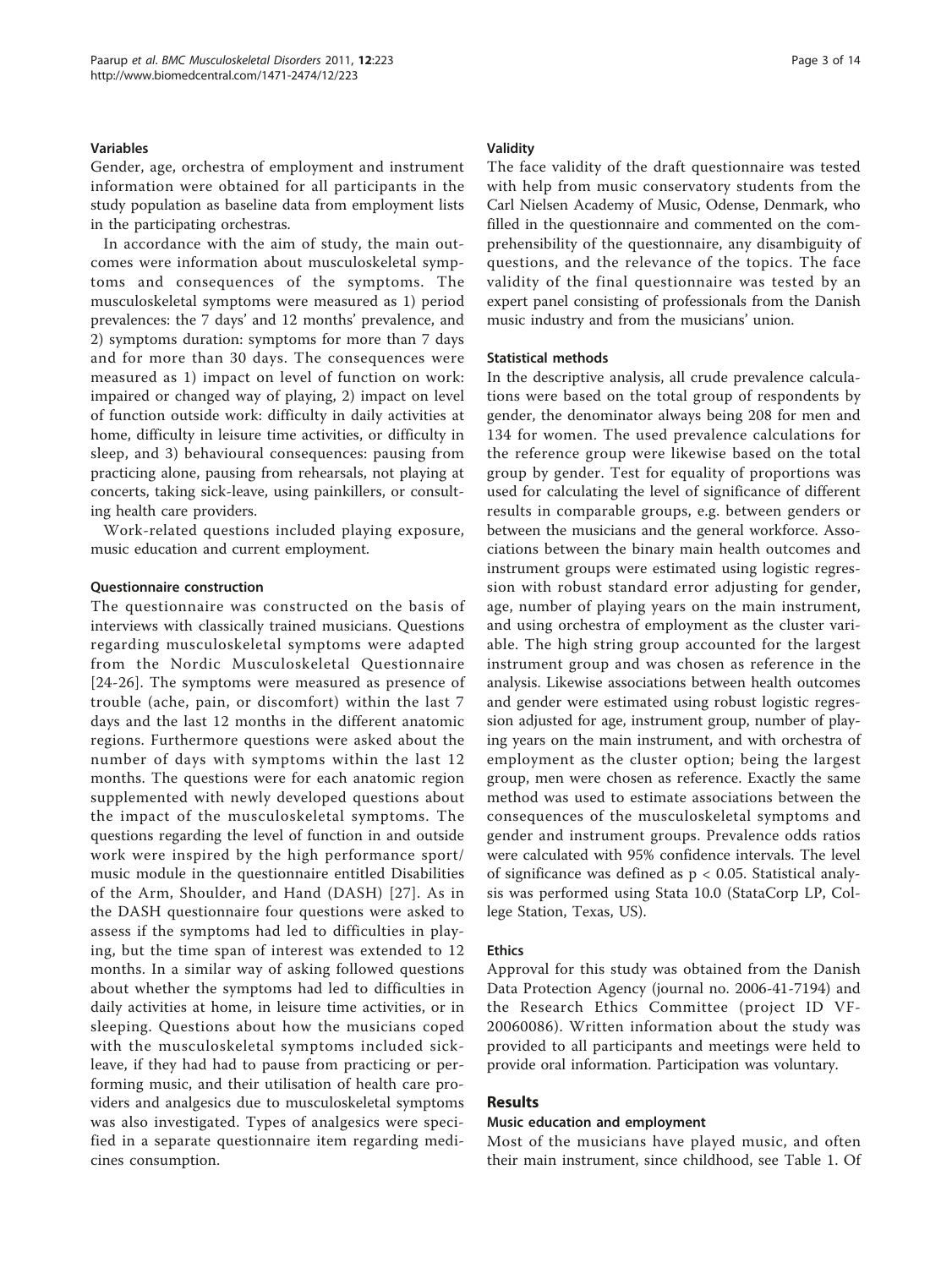#### <span id="page-3-0"></span>Table 1 Time measures and instrument groups.

|                                               | Men<br>$(N = 208)$     | Women<br>$(N = 134)$   |
|-----------------------------------------------|------------------------|------------------------|
|                                               | Median (95% CI)        | Median (95% CI)        |
| Age on time of survey, years                  | 48 (46-50)             | 39 (37-43)             |
|                                               | Median (95% CI)        | Median (95% CI)        |
| <b>Exposure: time measures</b>                |                        |                        |
| Age for starting playing music, years         | $7(7 - 8)$             | $6(6 - 7)$             |
| Age for start with main instrument, years     | $10(10 - 11)$          | $9(9 - 10)$            |
| Duration of current employment, years         | $18.3$ (15.9 - 20.5)   | $11.7(10.0 - 15.0)$    |
| Number of playing days/week                   | $6(6 - 7)$             | $7(6 - 7)$             |
| Total working hours/week incl. secondary job  | 32.0 (31.0 - 34.0)     | $32.0$ $(31.0 - 34.0)$ |
| Total playing hours/week                      | $31.0$ $(30.0 - 32.0)$ | $32.0$ $(30.0 - 33.0)$ |
| -hereof practicing alone                      | $7.0$ (6.6 - 9.0)      | $9.0$ (7.0 - 10.0)     |
| -hereof practicing/rehearsing with colleagues | $18.0$ (16.0 - 20.0)   | $18.0$ $(16.0 - 20.0)$ |
| -playing concert/performing                   | $4.0$ $(4.0 - 4.0)$    | $4.0$ $(4.0 - 4.0)$    |
|                                               | N (Percent)            | N (Percent)            |
| Participants by instrument groups             |                        |                        |
| High strings (violin, viola)                  | 63 (30.3%)             | 86 (64.2%)             |
| Low strings (cello, double bass)              | 43 (20.7%)             | 16 (11.9%)             |
| Woodwinds (flute, oboe, clarinet, bassoon)    | 41 (19.7%)             | 21 (15.7%)             |
| Brass (horn, trumpet, trombone, tuba)         | 46 (22.1%)             | $7(5.2\%)$             |
| Others (percussion, tympani, harp, keyboards) | 15 (7.2%)              | $4(3.0\%)$             |
| All instrument groups                         | 208 (100.0%)           | 134 (100%)             |

Women were significantly younger than men and had fewer years in the current employment. The time exposure measures were in general very similar for both genders except that women practiced more alone than men. The major part of the women played high strings, the only instrument group dominated by women.

the men, 69% had acquired a music academy master degree compared with 80% of the women. In all age groups of the symphony orchestra, more musicians were permanently than temporarily employed, and 90.4% of the males and 88.8% of the women had permanent employment. Of those temporarily employed, 71% were younger than 40 years of age.

## Prevalence and duration of symptoms

The prevalence of reported musculoskeletal symptoms in nine anatomic regions are shown by gender in Figure [1](#page-4-0) and duration of symptoms in Figure [2,](#page-5-0) the error bars illustrating the 95% confidence interval. For all regions, the female symphony orchestra musicians reported more symptoms, and significantly more than men for the neck and upper back, left and right shoulder, left hand and wrist. Symptoms in at least one of the regions within the last year were reported by 97% of the women and 83% of the men. Seven days or more of symptoms were experienced by 86% of the women and 67% of the men, and 63% of the women and 49% of the men had the problems for more than 30 days within the last year.

Prevalence odds ratios with 95% confidence intervals for the different anatomic regions are listed by gender in Table [2.](#page-6-0) Symptoms for most anatomic regions were

significantly associated with being of female gender, and for symptoms in at least one of nine regions, women had a statistically significantly higher odds ratio of 6.5 (p = 0.000; CI 2.3-18.2) in the 12 months' prevalence, and of 3.0 ( $p = 0.000$ ; CI 1.9-4.5) in the one-week prevalence. For symptoms of more than seven days within the last year in at least one region the women had an odds ratio of 2.7 ( $p = 0.000$ ; CI 2.3-3.3), and for symptoms more than 30 days within the last 12 months, women had an odds ratio of 2.2 ( $p = 0.015$ ; CI 1.2-4.1) compared to men. All odds ratios were 1.0 for men, as they were the reference.

The prevalence odds ratios of symptoms were also calculated by instrument group, see Table [3](#page-6-0). For the majority of instrument groups, there was barely any significant association between the symptoms in the different anatomic regions and the main instrument groups. However, for symptoms within the last 7 days as well as symptoms within the last 12 months, the woodwind section had a significantly lower odds ratio for symptoms in the neck, left shoulder, and symptoms in at least one region compared to the group of high strings. For symptoms within the last 12 months the woodwinds also had a significantly lower odds ratio regarding the lower back. For brass players the odds ratio for experienced symptoms in the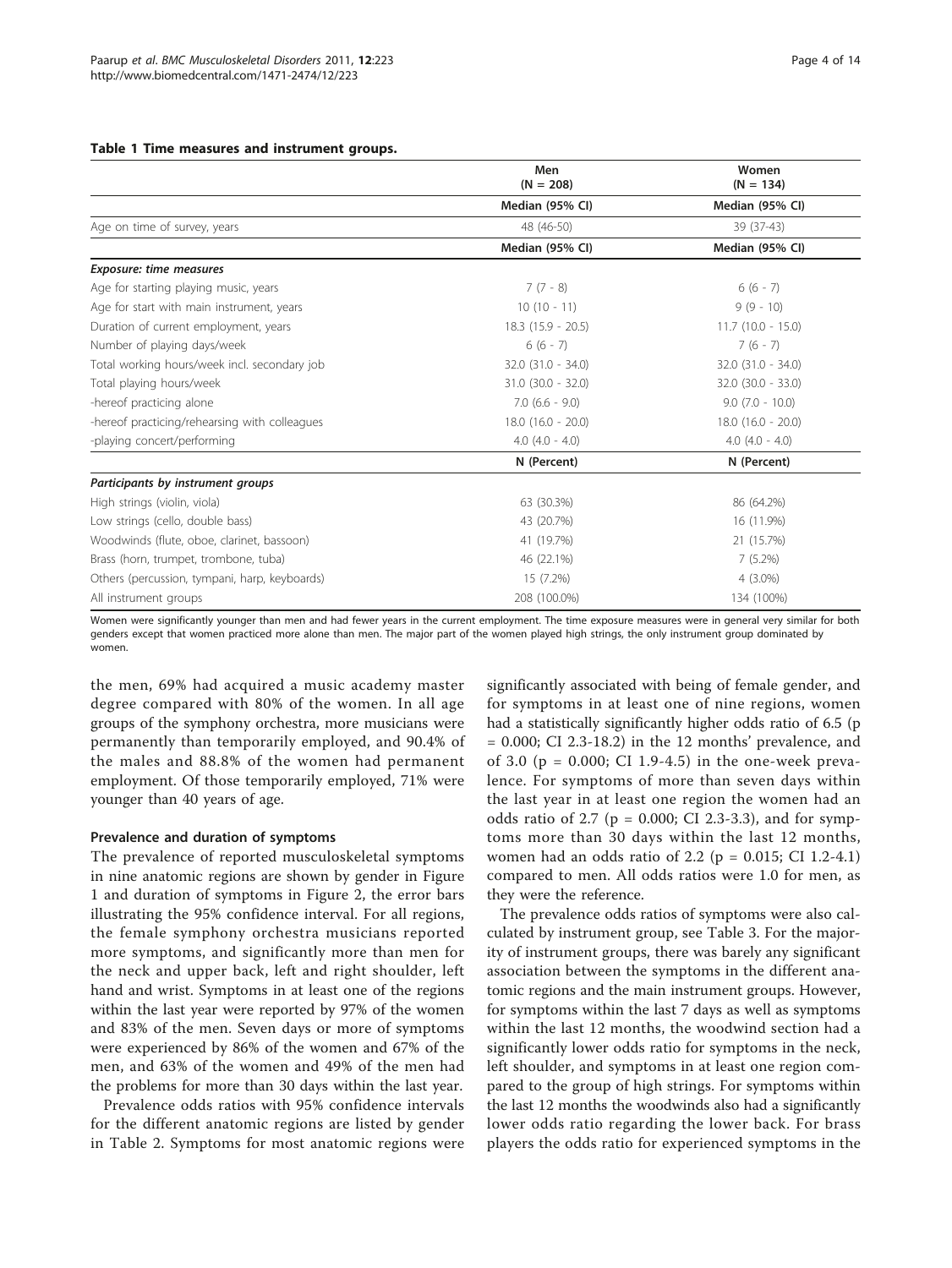<span id="page-4-0"></span>

Prevalence of musculoskeletal symptoms within the previous 7 days. B) Prevalence of musculoskeletal symptoms within the previous 12 months. No data were available on upper back, elbows, and > 1 region for DWEC (The Danish Work Environment Cohort). The error bars show the 95% confidence interval. DWEC: 2,731 men and 2,705 women. Musicians: 208 men and 134 women.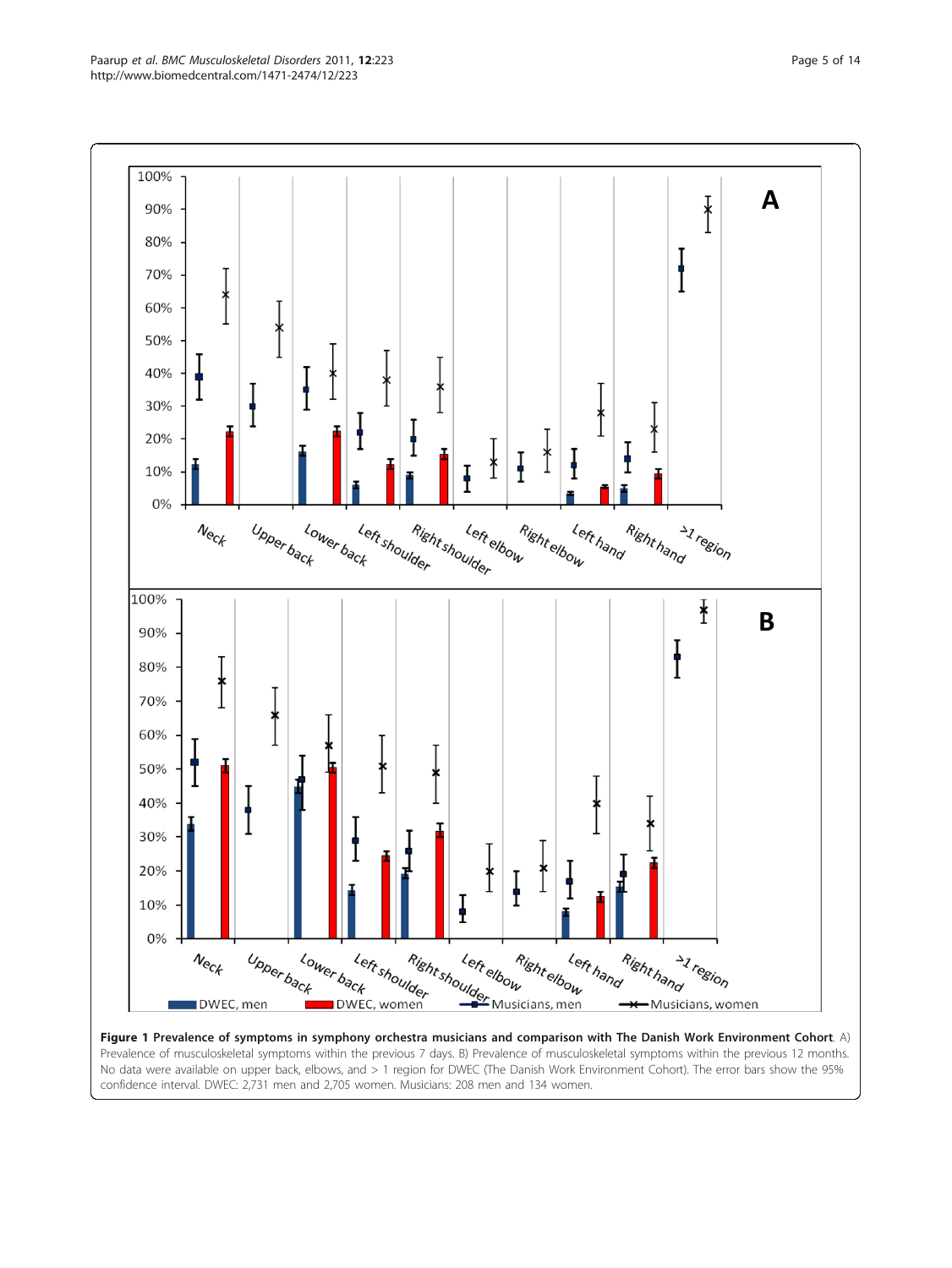<span id="page-5-0"></span>

Prevalence of musculoskeletal symptoms for more than 7 days within the previous 12 months. B) Prevalence of musculoskeletal symptoms for more than 30 days within the previous 12 months. No data were available on upper back, elbows, and > 1 region for DWEC (The Danish Work Environment Cohort). The error bars show the 95% confidence interval. DWEC: 2,731 men and 2,705 women. Musicians: 208 men and 134 women.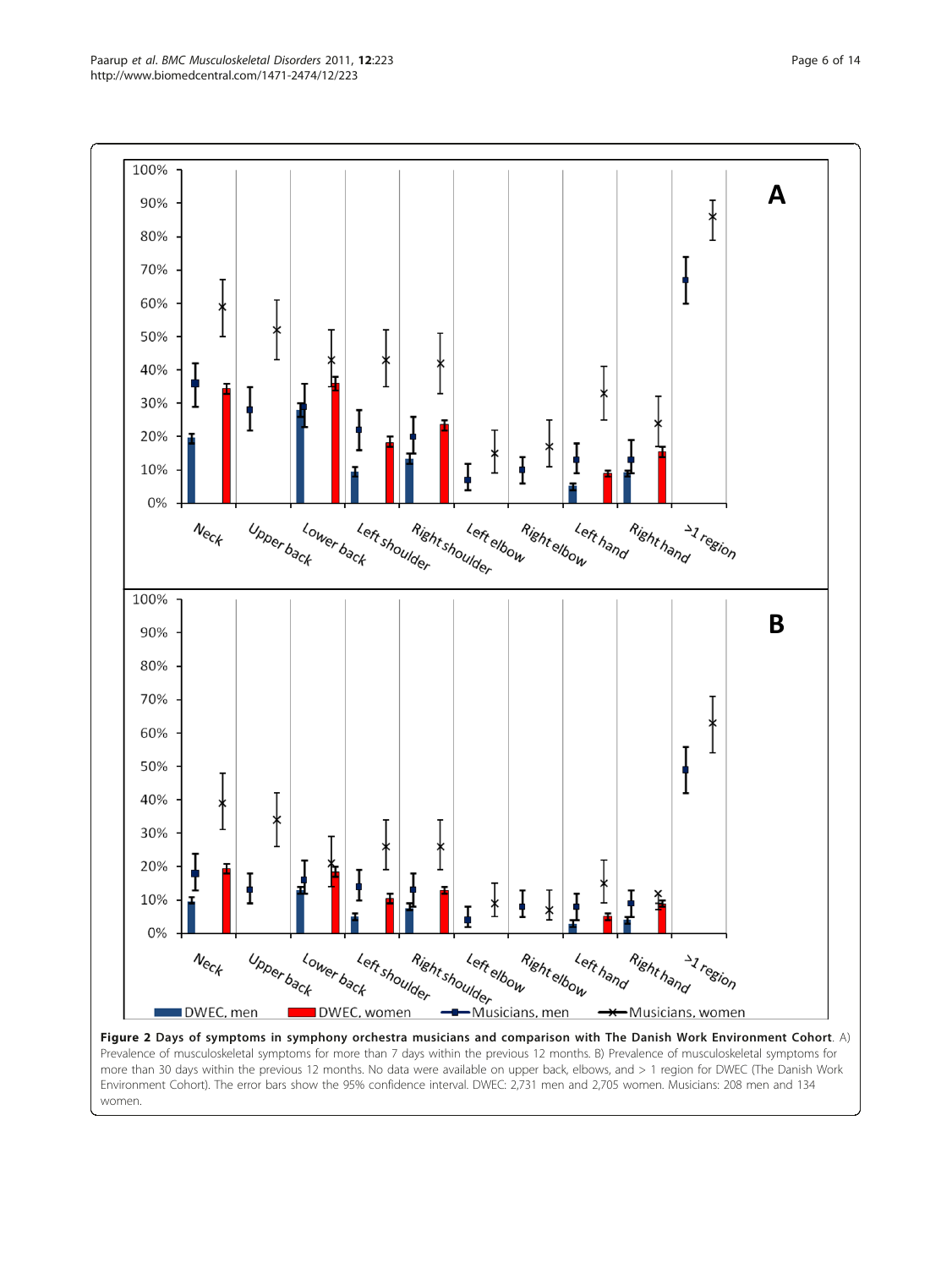|                          |                    | Symptoms<br>within the<br>previous<br>12 months | Symptoms<br>within the<br>previous<br>7 days | Symptoms $> 7$<br>days within<br>the previous<br>12 months | Symptoms $> 30$<br>days within<br>the previous<br>12 months |
|--------------------------|--------------------|-------------------------------------------------|----------------------------------------------|------------------------------------------------------------|-------------------------------------------------------------|
|                          | Men<br>$(N = 208)$ | Women<br>$(N = 134)$                            | Women<br>$(N = 134)$                         | Women<br>$(N = 134)$                                       | Women<br>$(N = 134)$                                        |
|                          | <b>OR</b>          | OR (95% CI)                                     | OR (95% CI)                                  | OR (95% CI)                                                | OR (95% CI)                                                 |
| Neck                     | 1.0                | <b>2.9</b> $(1.9 - 4.6)$                        | <b>2.8</b> $(2.0 - 4.1)$                     | <b>2.4</b> $(1.6 - 3.7)$                                   | <b>3.6</b> $(1.9 - 7.1)$                                    |
| Upper back               | 1.0                | <b>2.8</b> $(2.1 - 3.8)$                        | <b>2.6</b> $(2.0 - 3.3)$                     | <b>2.6</b> $(1.9 - 3.5)$                                   | 4.4 $(3.6 - 5.5)$                                           |
| Lower back               | 1.0                | $1.3$ (0.8 - 2.4)                               | $1.1$ (0.7 - 2.0)                            | $1.8$ (0.9 - 3.5)                                          | 1.5 $(0.8 - 2.9)$                                           |
| Left shoulder            | 1.0                | <b>2.4</b> $(1.6 - 3.7)$                        | $1.6$ (0.8 - 3.4)                            | <b>2.7</b> $(1.4 - 5.5)$                                   | <b>2.6</b> $(1.3 - 5.0)$                                    |
| Right shoulder           | 1.0                | <b>3.2</b> $(1.8 - 5.6)$                        | <b>2.6</b> $(1.6 - 4.4)$                     | <b>3.5</b> $(1.9 - 6.5)$                                   | <b>3.1</b> $(1.4 - 7.2)$                                    |
| Left elbow               | 1.0                | 3.5 $(1.2 - 10.1)$                              | $2.2$ (0.6 - 8.3)                            | $2.7$ (0.9 - 8.3)                                          | <b>2.7</b> $(1.0 - 6.9)$                                    |
| Right elbow              | 1.0                | $1.7(0.8 - 3.6)$                                | <b>1.8</b> $(1.0 - 3.2)$                     | <b>1.9</b> $(1.0 - 3.4)$                                   | $0.8$ $(0.4 - 1.9)$                                         |
| Left hand & wrist        | 1.0                | <b>3.3</b> $(1.6 - 7.2)$                        | <b>3.7</b> $(2.3 - 6.0)$                     | 3.8 $(1.6 - 8.8)$                                          | <b>3.4</b> $(1.3 - 8.8)$                                    |
| Right hand & wrist       | 1.0                | <b>2.1</b> $(1.5 - 3.0)$                        | <b>2.1</b> $(1.3 - 3.3)$                     | <b>2.5</b> $(1.4 - 4.4)$                                   | <b>2.2</b> $(1.1 - 4.4)$                                    |
| $\geq$ 1 anatomic region | 1.0                | 6.5 $(2.3 - 18.2)$                              | <b>3.0</b> $(1.9 - 4.5)$                     | <b>2.7</b> $(2.3 - 3.3)$                                   | <b>2.2</b> $(1.2 - 4.1)$                                    |

## <span id="page-6-0"></span>Table 2 Prevalence odds ratios for musculoskeletal symptoms by gender.

Association between musculoskeletal symptoms in different anatomic regions and gender expressed as prevalence odds ratios. The odds ratios are results of logistic regression. All analyses were adjusted for age, instrument group, number of playing years on main instrument, and had orchestra of employment as cluster variable. Prevalence odds ratios with P-value < 0.05 are marked with bold. For all outcomes the odds ratio was 1.0 for men, men being the reference group.

right hand and wrist within the last 12 month was found statistically lower compared to the high strings.

Also regarding the duration of symptoms there was generally little statistically significant association between the instrument played and the reported symptoms, see Table [4.](#page-7-0) However, low string players had a significantly higher odds ratio for suffering from symptoms for more than 30 days in at least one anatomic region, and specifically in the

|  | Table 3 Prevalence odds ratios for musculoskeletal symptoms by instrument groups. |  |  |
|--|-----------------------------------------------------------------------------------|--|--|
|--|-----------------------------------------------------------------------------------|--|--|

|                                               | <b>High strings</b><br>$(N = 149)$ | Low strings<br>$(N = 59)$ | Woodwinds<br>$(N = 62)$ | <b>Brass players</b><br>$(N = 53)$ | <b>Others</b><br>$(N = 19)$ |
|-----------------------------------------------|------------------------------------|---------------------------|-------------------------|------------------------------------|-----------------------------|
|                                               | <b>OR</b>                          | OR (95% CI)               | OR (95% CI)             | OR (95% CI)                        | OR (95% CI)                 |
| Symptoms within the previous 12 months in the |                                    |                           |                         |                                    |                             |
| Neck                                          | 1.0                                | $1.0$ (0.6 - 1.6)         | $0.5$ (0.3 - 0.7)       | $0.8$ $(0.3 - 2.1)$                | $0.6$ $(0.3 -1.6)$          |
| Upper back                                    | 1.0                                | $1.4(0.6-3.0)$            | $1.0$ (0.5 - 2.0)       | $0.9(0.4 - 1.9)$                   | $1.5$ (0.8 - 2.9)           |
| Lower back                                    | 1.0                                | $0.7$ $(0.4 - 1.5)$       | $0.5$ (0.3 - 0.8)       | $0.8$ $(0.3 - 2.2)$                | $0.8$ $(0.2 - 3.2)$         |
| Left shoulder                                 | 1.0                                | $0.6$ $(0.3 - 1.1)$       | $0.5$ (0.3 - 0.8)       | $1.2$ (0.6 - 2.4)                  | $0.3$ (0.1 - 0.8)           |
| Right shoulder                                | 1.0                                | $1.7(0.7 - 3.9)$          | $0.8$ $(0.3 - 2.1)$     | $1.3$ (0.6 - 2.7)                  | $0.8$ $(0.1 - 5.2)$         |
| Left elbow                                    | 1.0                                | $1.5(0.6 - 3.9)$          | $0.4$ $(0.1 - 1.9)$     | $1.7(0.9 - 3.4)$                   | 4.7 $(1.2 - 18.4)$          |
| Right elbow                                   | 1.0                                | $1.1$ (0.5 - 2.5)         | $1.0$ (0.4 - 2.6)       | $0.6$ $(0.2 - 2.1)$                | $1.2$ (0.4 - 3.4)           |
| Left hand & wrist                             | 1.0                                | $1.3$ (0.7 - 2.6)         | $0.5$ $(0.2 - 1.2)$     | $0.8$ $(0.4 - 1.8)$                | $1.1$ (0.2 - 6.7)           |
| Right hand & wrist                            | 1.0                                | $1.8$ (0.8 - 3.9)         | $1.2$ (0.5 - 2.7)       | $0.4$ (0.2 - 0.8)                  | $1.8$ (0.4 - 7.5)           |
| $\geq$ 1 anatomic region                      | 1.0                                | $0.9$ $(0.4 - 2.2)$       | $0.5$ (0.3 - 0.9)       | $1.4(0.4 - 4.4)$                   | $0.4$ $(0.1 - 1.5)$         |
| Symptoms within the previous 7 days in the    |                                    |                           |                         |                                    |                             |
| Neck                                          | 1.0                                | $1.4$ (0.8 - 2.6)         | $0.5$ (0.3 - 0.8)       | $0.8$ $(0.3 - 2.1)$                | $0.8$ $(0.2 - 2.6)$         |
| Upper back                                    | 1.0                                | $1.3$ (0.7 - 2.4)         | $0.8$ (0.4 - 1.5)       | $0.8$ $(0.3 - 2.3)$                | $1.7(0.7 - 3.8)$            |
| Lower back                                    | 1.0                                | $1.1$ (0.5 - 2.4)         | $0.5$ $(0.2 - 1.1)$     | $0.9(0.4 - 2.3)$                   | $0.6$ $(0.1 - 2.7)$         |
| Left shoulder                                 | 1.0                                | $0.6$ $(0.3 - 1.5)$       | $0.5$ (0.3 - 0.9)       | $0.7$ (0.2 - 1.7)                  | $0.4$ $(0.1 - 1.0)$         |
| Right shoulder                                | 1.0                                | $1.6$ (0.5 - 4.9)         | $0.8$ $(0.3 - 2.3)$     | $1.0$ (0.4 - 2.7)                  | $1.2$ (0.1 - 11.7)          |
| Left elbow                                    | 1.0                                | $1.6$ (0.8 - 3.4)         | $0.4$ $(0.1 - 1.4)$     | $1.3(0.4 - 4.6)$                   | $4.8$ $(1.0 - 23.8)$        |
| Right elbow                                   | 1.0                                | $1.4$ (0.6 - 3.6)         | $1.2$ (0.5 - 2.9)       | $0.8$ $(0.3 - 2.0)$                | $2.0$ (0.6 - 7.0)           |
| Left hand & wrist                             | 1.0                                | $1.4$ (0.5 - 3.8)         | $0.5$ $(0.2 - 1.3)$     | $1.4$ (0.7 - 2.9)                  | $1.7(0.4 - 7.9)$            |
| Right hand & wrist                            | 1.0                                | $2.3$ (0.9 - 6.2)         | $1.9(0.6 - 5.9)$        | $0.5$ $(0.2 - 1.3)$                | $3.0$ (0.5 - 19.4)          |
| $\geq$ 1 anatomic region                      | 1.0                                | $1.5(0.8 - 2.8)$          | $0.5$ (0.3 - 1.0)       | $0.9$ $(0.4 - 1.9)$                | $0.5$ $(0.2 - 1.2)$         |

All analyses were adjusted for gender, age, number of playing years on main instrument, and had orchestra of employment as cluster variable. Prevalence odds ratios with P-value < 0.05 are marked with bold. The instruments of each instrument group are shown in Table 1.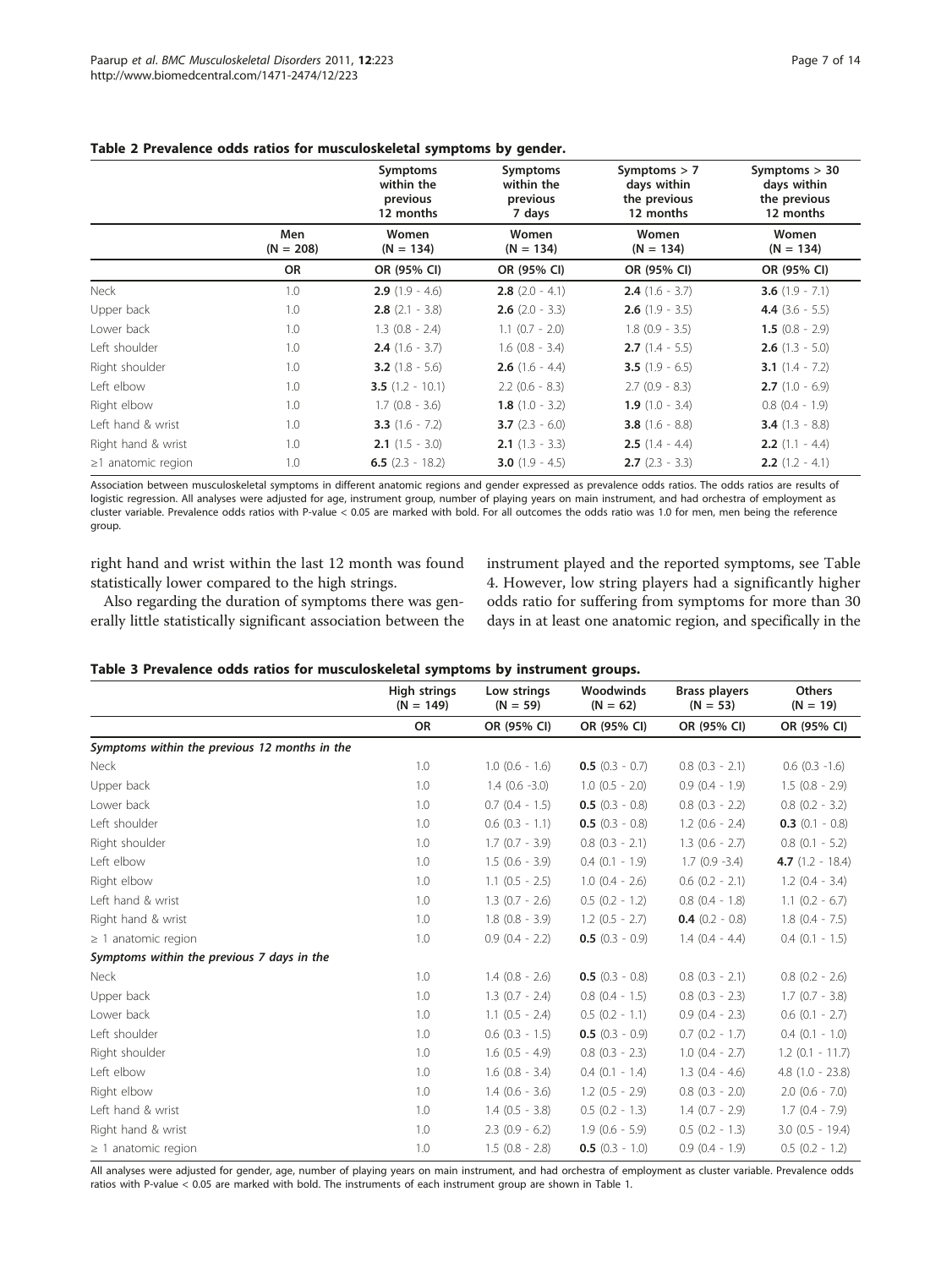<span id="page-7-0"></span>

| Table 4 Prevalence odds ratios for duration of musculoskeletal symptoms within the previous 12 months. |  |
|--------------------------------------------------------------------------------------------------------|--|
|--------------------------------------------------------------------------------------------------------|--|

|                              | High strings<br>$(N = 149)$ | Low strings<br>$(N = 59)$ | Woodwinds<br>$(N = 62)$ | <b>Brass players</b><br>$(N = 53)$ | <b>Others</b><br>$(N = 19)$ |
|------------------------------|-----------------------------|---------------------------|-------------------------|------------------------------------|-----------------------------|
|                              | <b>OR</b>                   | OR (95% CI)               | OR (95% CI)             | OR (95% CI)                        | OR (95% CI)                 |
| > 7 days of symptoms in the  |                             |                           |                         |                                    |                             |
| Neck                         | 1.0                         | $1.3$ $(0.8 - 2.0)$       | $0.7$ $(0.4 - 1.1)$     | $0.7$ $(0.4 - 1.4)$                | $1.0$ (0.4 - 2.79)          |
| Upper back                   | 1.0                         | $1.4$ (0.8 - 2.6)         | $1.0$ (0.5 - 1.9)       | $0.9$ $(0.4 - 2.1)$                | $1.6$ $(0.5 - 4.8)$         |
| Lower back                   | 1.0                         | $0.6$ $(0.3 - 1.0)$       | $0.5$ $(0.2 - 1.2)$     | $0.9$ $(0.3 - 2.5)$                | $0.7$ $(0.3 - 1.7)$         |
| Left shoulder                | 1.0                         | $0.7$ $(0.3 - 1.6)$       | $0.5$ (0.3 - 0.9)       | $1.2$ (0.5 - 2.6)                  | $0.4$ $(0.2 - 1.1)$         |
| Right shoulder               | 1.0                         | $1.6$ (0.6 - 3.9)         | $0.7$ $(0.3 - 1.6)$     | $1.2$ (0.5 - 3.0)                  | $1.1$ (0.1 - 7.9)           |
| Left elbow                   | 1.0                         | $1.8$ (0.8 - 4.3)         | $0.4$ $(0.9 - 1.6)$     | $1.4(0.4 - 5.3)$                   | $3.8$ (0.9 - 16.9)          |
| Right elbow                  | 1.0                         | $1.4(0.6 - 2.9)$          | $0.8$ $(0.2 - 3.2)$     | $0.3$ $(0.4 - 3.1)$                | $1.1$ (0.3 - 3.7)           |
| Left hand & wrist            | 1.0                         | $1.2$ (0.6 - 2.3)         | $0.4$ $(0.1 - 1.0)$     | $0.9$ $(0.3 - 2.3)$                | $1.1$ (0.2 - 5.4)           |
| Right hand & wrist           | 1.0                         | <b>3.2</b> $(1.4 - 7.3)$  | $1.8$ (0.9 - 3.6)       | $0.3$ $(0.0 - 2.4)$                | $3.1$ (0.5 - 20.4)          |
| $\geq$ 1 anatomic region     | 1.0                         | $0.9$ $(0.4 - 2.3)$       | $0.4$ (0.2 - 0.9)       | $0.9$ $(0.3 - 3.3)$                | $0.7$ $(0.2 - 2.8)$         |
| > 30 days of symptoms in the |                             |                           |                         |                                    |                             |
| Neck                         | 1.0                         | <b>2.3</b> $(1.1 - 4.5)$  | $1.1$ (0.6 - 1.9)       | $1.1$ (0.4 - 3.4)                  | $1.7(0.5 - 6.7)$            |
| Upper back                   | 1.0                         | <b>2.2</b> $(1.0 - 4.9)$  | $1.4$ (0.6 - 3.1)       | $1.1$ (0.7 - 1.6)                  | $2.5(0.9-6.9)$              |
| Lower back                   | 1.0                         | $1.3$ (0.6 - 3.3)         | $1.0$ (0.5 - 1.7)       | $1.0$ (0.3 - 3.9)                  | $1.1$ (0.4 - 3.2)           |
| Left shoulder                | 1.0                         | $1.0$ (0.3 - 3.1)         | $0.9$ $(0.4 - 1.9)$     | $1.5(0.6 - 3.7)$                   | $1.0$ (0.4 - 2.3)           |
| Right shoulder               | 1.0                         | $2.2$ (0.7 - 7.7)         | $0.8$ $(0.3 - 2.5)$     | $0.8$ $(0.2 - 2.9)$                | $0.9$ $(0.1 - 11.0)$        |
| Left elbow                   | 1.0                         | $1.1$ (0.6 - 2.2)         | $0.3$ $(0.0 - 2.1)$     | $0.9$ (0.1 - 7.6)                  | $3.8$ (0.7 - 19.4)          |
| Right elbow                  | 1.0                         | $1.2$ (0.5 - 2.6)         | $1.0$ (0.3 - 4.0)       | $0.2$ (0.0 - 2.3)                  | $1.8$ (0.6 - 5.3)           |
| Left hand & wrist            | 1.0                         | $1.9(0.7 - 5.1)$          | $0.6$ $(0.3 - 1.4)$     | <b>2.4</b> $(1.3 - 4.5)$           | $4.9$ (0.7 - 34.9)          |
| Right hand & wrist           | 1.0                         | $3.0$ (0.7 - 12.5)        | $2.0$ (0.8 - 5.0)       | $0.8$ (0.1 - 5.6)                  | $5.5$ (0.7 - 43.1)          |
| $\geq$ 1 anatomic region     | 1.0                         | <b>2.3</b> $(1.1 - 5.0)$  | $0.9$ $(0.5 - 1.7)$     | $1.1$ (0.7 - 1.7)                  | $1.6$ (0.4 - 7.0)           |

All analyses were adjusted for gender, age, number of playing years on main instrument, and had orchestra of employment as cluster variable. Prevalence odds ratios with P-value < 0.05 are marked with bold. The instruments of each instrument group are shown in Table 1.

neck and upper back. The brass players had a higher prevalence odds ratio for more than 30 days of symptoms in the left hand and wrist.

## Consequences on level of function

Impaired level of function at work, expressed as a changed or impaired way of playing due to symptoms in the neck, back, or upper extremities, was reported by 73%. Regarding impaired level of function outside work due to the musculoskeletal symptoms, 55% reported difficulty in daily activities at home, 53% difficulty in leisure time activities, while 49% had experienced difficulty in sleeping. The prevalence was significantly higher for women regarding changed or

|  |  |  |  |  | Table 5 Prevalence odd ratios for consequences of musculoskeletal problems by gender. |  |  |
|--|--|--|--|--|---------------------------------------------------------------------------------------|--|--|
|--|--|--|--|--|---------------------------------------------------------------------------------------|--|--|

|                                 | Men<br>$(N = 208)$ | Women<br>$(N = 134)$     |
|---------------------------------|--------------------|--------------------------|
|                                 | <b>OR</b>          | OR (95% CI)              |
| Impact on level of function     |                    |                          |
| Impaired/changed playing        | 1.0                | <b>3.3</b> $(2.4 - 4.5)$ |
| Daily activities at home        | 1.0                | <b>2.8</b> $(1.9 - 4.2)$ |
| Leisure time activities         | 1.0                | <b>1.9</b> $(1.6 - 2.3)$ |
| Sleep                           | 1.0                | $2.7(1.9 - 3.9)$         |
| <b>Behavioural consequences</b> |                    |                          |
| Pausing from practicing         | 1.0                | <b>2.4</b> $(1.9 - 3.0)$ |
| Pausing from rehearsals         | 1.0                | $1.6$ (0.9 - 2.7)        |
| Omitting playing at concerts    | 1.0                | $1.4(1.0 - 1.9)$         |
| Sick-leave                      | 1.0                | $1.7(1.2 - 2.3)$         |
| Use of painkillers              | 1.0                | <b>2.0</b> $(1.6 - 2.6)$ |

All analyses were adjusted for age, instrument group, number of playing years on main instrument, and had orchestra of employment as cluster variable. Prevalence odds ratios with P-value < 0.05 are marked with bold.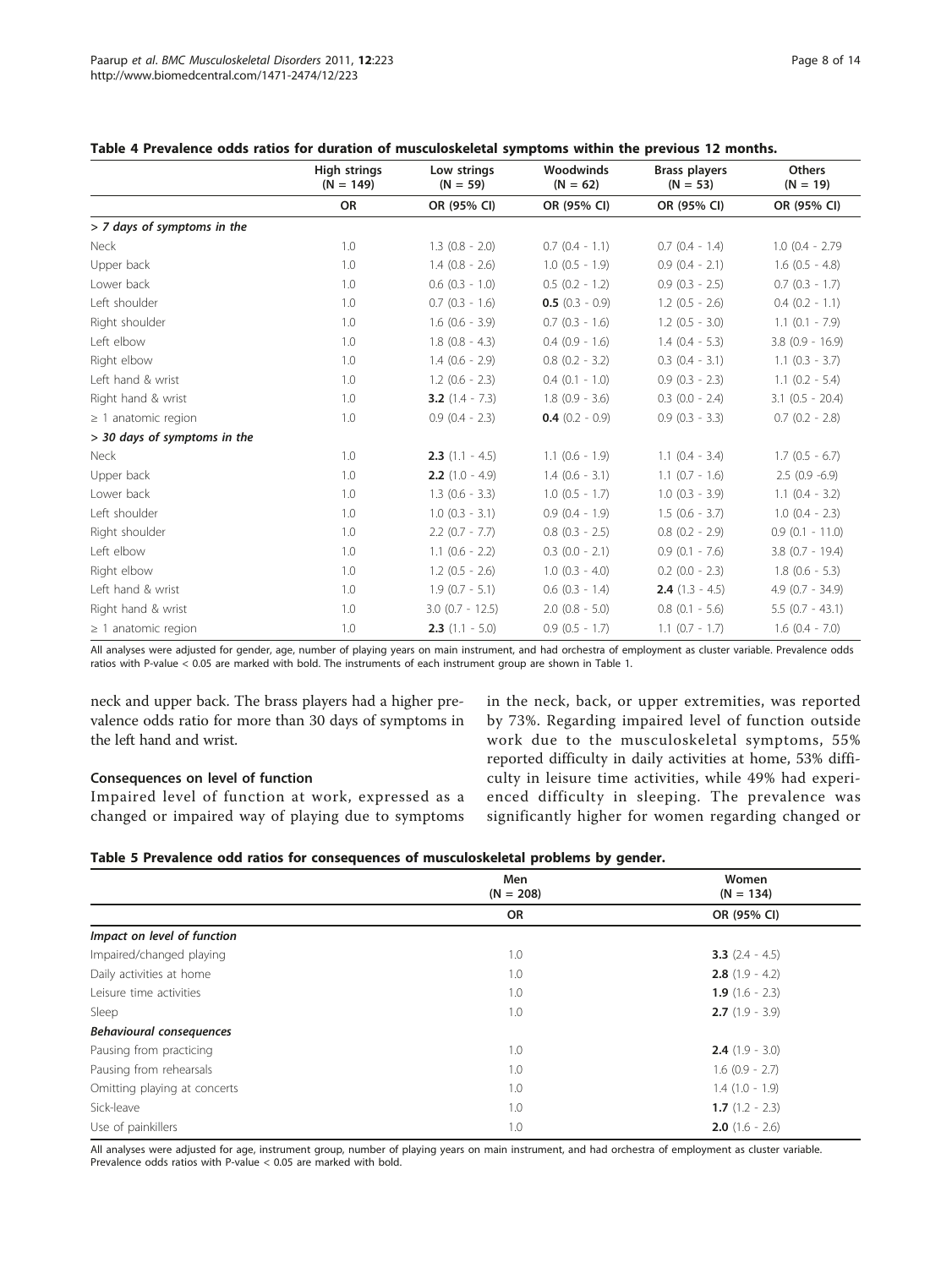|                                 | <b>High strings</b><br>$(N = 149)$ | Low strings<br>$(N = 59)$ | Woodwinds<br>$(N = 62)$  | <b>Brass players</b><br>$(N = 53)$ | <b>Others</b><br>$(N = 19)$ |
|---------------------------------|------------------------------------|---------------------------|--------------------------|------------------------------------|-----------------------------|
|                                 | <b>OR</b>                          | OR (95% CI)               | OR (95% CI)              | OR (95% CI)                        | OR (95% CI)                 |
| Impact on level of function     |                                    |                           |                          |                                    |                             |
| Impaired/changed playing        | 1.0                                | $1.0$ (0.6 - 1.6)         | <b>0.4</b> $(0.2 - 0.5)$ | $0.8$ $(0.3 - 2.2)$                | $0.3$ (0.2 - 0.5)           |
| Daily activities at home        | 1.0                                | $0.7$ (0.5 - 1.0)         | $0.4$ (0.3 - 0.7)        | $0.9$ $(0.4 - 2.2)$                | $0.7$ $(0.2 - 2.7)$         |
| Leisure time activities         | 1.0                                | $0.8$ $(0.6 - 1.1)$       | $0.3$ (0.2 - 0.8)        | $1.4$ (0.5 - 3.7)                  | $0.9(0.3 - 3.0)$            |
| Sleep                           | 1.0                                | $1.0$ (0.6 - 1.7)         | $0.7$ $(0.3 - 1.7)$      | $2.0$ (0.8 - 4.9)                  | $0.9$ $(0.3 - 3.0)$         |
| <b>Behavioural consequences</b> |                                    |                           |                          |                                    |                             |
| Pausing from practicing         | 1.0                                | $1.0$ (0.7 - 1.4)         | $0.3$ (0.2 - 0.4)        | $0.4$ (0.2 - 0.9)                  | $0.3$ $(0.1 - 1.3)$         |
| Pausing from rehearsals         | 1.0                                | $0.9(0.4 - 2.0)$          | $0.5$ (0.3 - 0.8)        | <b>0.1</b> $(0.0 - 0.8)$           | $0.2$ (0.0 - 2.0)           |
| Omitting playing at concerts    | 1.0                                | $0.8$ $(0.3 - 2.1)$       | <b>0.3</b> $(0.1 - 0.5)$ | <b>0.2</b> $(0.1 - 0.5)$           | $0.3$ $(0.1 - 1.4)$         |
| Sick-leave                      | 1.0                                | $0.9$ $(0.3 - 2.8)$       | $0.3$ (0.1 - 0.7)        | $0.3$ $(0.1 - 1.2)$                | $0.8$ $(0.2 - 2.9)$         |
| Use of painkillers              | 1.0                                | $0.7$ $(0.3 - 1.6)$       | $0.5$ $(0.2 - 1.0)$      | $0.9(0.5 - 1.7)$                   | $0.6$ $(0.3 - 1.4)$         |

<span id="page-8-0"></span>

|  | Table 6 Prevalence odds ratios for consequences of musculoskeletal problems by instrument groups. |
|--|---------------------------------------------------------------------------------------------------|
|--|---------------------------------------------------------------------------------------------------|

All analyses were adjusted for age, gender, number of playing years on main instrument, and had orchestra of employment as cluster variable. Prevalence odds ratios with P-value < 0.05 are marked with bold. The instruments of each instrument group are shown in Table 1.

impaired playing, difficulty in daily activities at home, and difficulty in sleep.

experiencing impact on all levels of function due to musculoskeletal symptoms than men, see Table [5.](#page-7-0)

For impact on leisure time activities, there was no significant gender difference. But according to the adjusted odds ratio, females had a significantly higher risk for

Regarding the instrument groups the odds ratios for difficulty in playing (impaired or changed way of playing), in daily activities at home, and in doing leisure

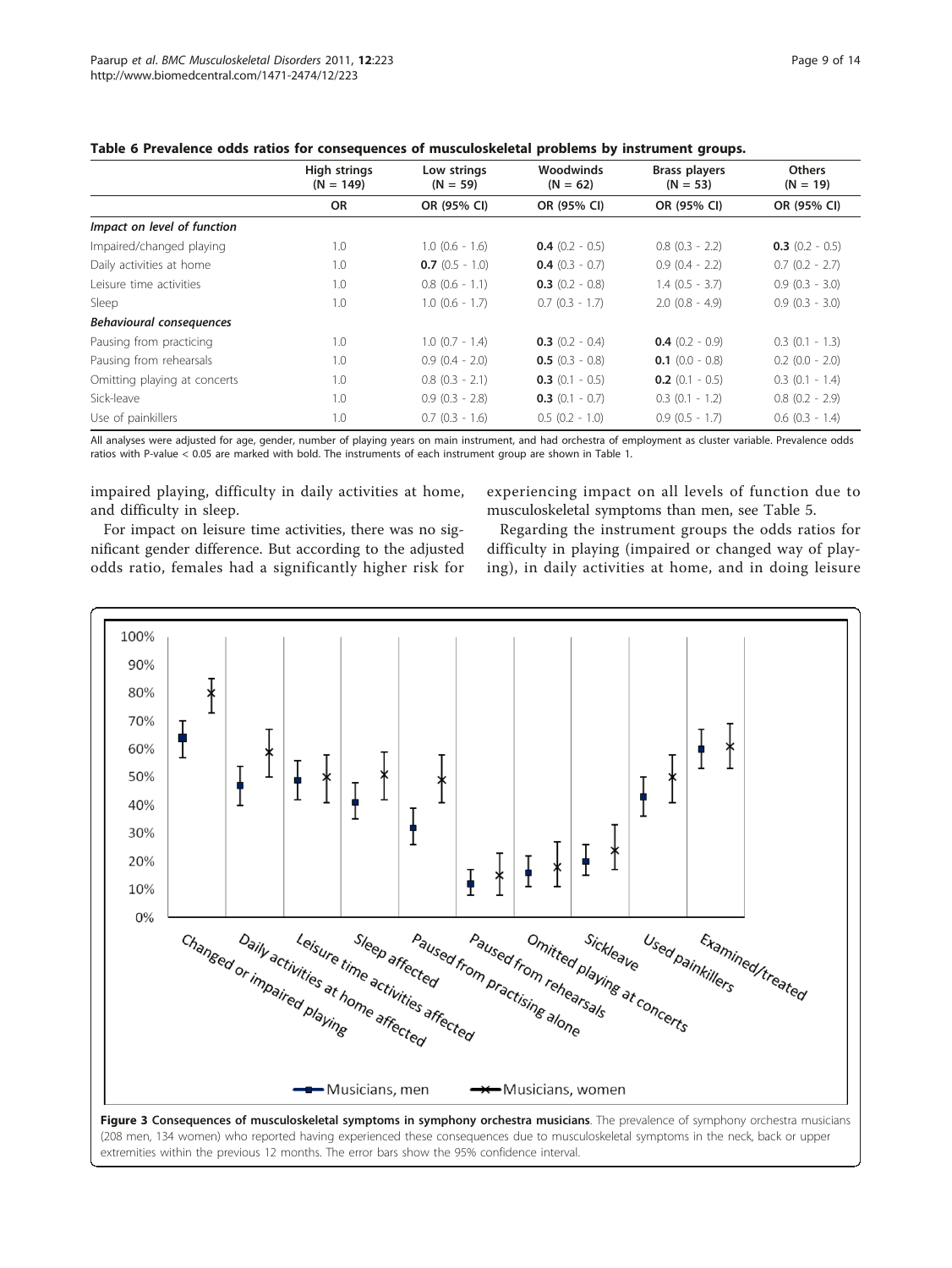activities were all statistically significantly lower for the woodwind players compared to the high string players, see Table [6](#page-8-0).

## Behavioural consequences

In the previous 12 months, 42% had paused from practicing at home/alone as a consequence of musculoskeletal symptoms. For both genders, this was significantly more frequent than pausing from rehearsals with colleagues, as reported by 16%, and more frequent than not playing at concerts, as reported by 20%. Sick-leave due to neck, back or upper extremity problems was reported by 24%. Use of painkillers due to these symptoms was reported by 49%, neck problems being the most frequently reported cause, and 64% had been examined or treated by a health care professional, see Figure [3.](#page-8-0)

Looking into the consumption of medicine, whatever the reason, 13% of the women and 12% of the men reported taking mild painkillers such as paracetamol once or more per week, while 44% of the women and 26% of the men reported taking them once or more times per month, making this the most commonly used kind of analgesic. Use of NSAIDs once or more per week was reported by 11% of the women and 8% of the men, while use of NSAIDs once or more per month was reported by 13% of the women and 9% of the men. Regular use of opioids on at least a monthly basis was reported by only 2% of the musicians, sedatives by 6%, and hypnotics by 4%.

The most frequently consulted health care professional for musculoskeletal problems was the physiotherapist, by whom 52% of the women and 39% of the men had been examined or treated. Furthermore, 30% of the women and 31% of the men reported having been examined or treated by their general practitioner, 22% of the women and 16% of the men had been examined or treated by a specialist doctor, and 20% of the women and 26% of the men had consulted a chiropractor. In addition, 33% of the women and 15% of the men reported having consulted other kinds of treatment providers of conventional or alternative medicine. The most frequently reported reasons for being examined or treated for musculoskeletal problems were symptoms in the neck, upper and lower back.

According to Table [5](#page-7-0) females had higher prevalence odds ratios for pausing from practising alone, taking sick-leave, and using painkillers than males. There was no significant difference between the genders when it came to pausing from rehearsals or omitting playing at concert, but the odds ratios and 95% confidence intervals shows a tendency towards it. Looking at the prevalence odds ratios for the instrument groups it showed that the woodwind section and the brass players, together named wind instruments, significantly paused less from planned playing activity no matter if it was practising alone, rehearsals, or concerts. Furthermore the woodwind players had a significantly lower odds ratio for sick-leave. The odds ratios for the instrument groups are listed in Table [6](#page-8-0).

## Comparison with the Danish Workforce

The comparison of musculoskeletal problems in the symphony orchestra musicians with those in the general workforce in Denmark is illustrated in Figures [1](#page-4-0) and [2](#page-5-0). Six anatomic regions were compared: Regarding the neck, left shoulder, and left hand and wrist, significantly more musicians experienced symptoms within the last week as well as within the last year, and significantly more musicians had symptoms for more than 7 days and also for more than 30 days within the last year. For both genders, the left shoulder and left hand and wrist also accounted for the largest prevalence ratios of all compared regions.

Musicians of both genders had significantly more symptoms in the right shoulder within the last week and within the last year, and more had symptoms for at least 7 days, than seen in the general workforce. Significantly more female musicians also had right shoulder symptoms for more than 30 days. Regarding the right hand, significantly more female musicians than other female workers had symptoms within the last week and within the last year or had symptoms for at least 7 days. Also the male musicians had significantly more right hand and wrist symptoms within the last week than men in the general workforce, and significantly more male musicians than men in the workforce sample had right hand symptoms for more than 30 days within a year.

Lower back problems were less overrepresented in the musicians and were for both genders only significantly higher within the last seven days.

## **Discussion**

## Main findings

The main findings of this study were the very high prevalence of musculoskeletal symptoms in the neck, back, and upper extremities among professional symphony orchestra musicians and the considerable impact the symptoms had on the musicians' level of function in work with changed or impaired way of playing as well as outside work in both domestic and leisure time activities, and in sleep.

There was barely any statistically significant risk difference between the instrument groups, except that the woodwind players turned out to have a significantly lower risk for experiencing musculoskeletal problems and a significantly lower risk for consequences - such as impact on level of function - from musculoskeletal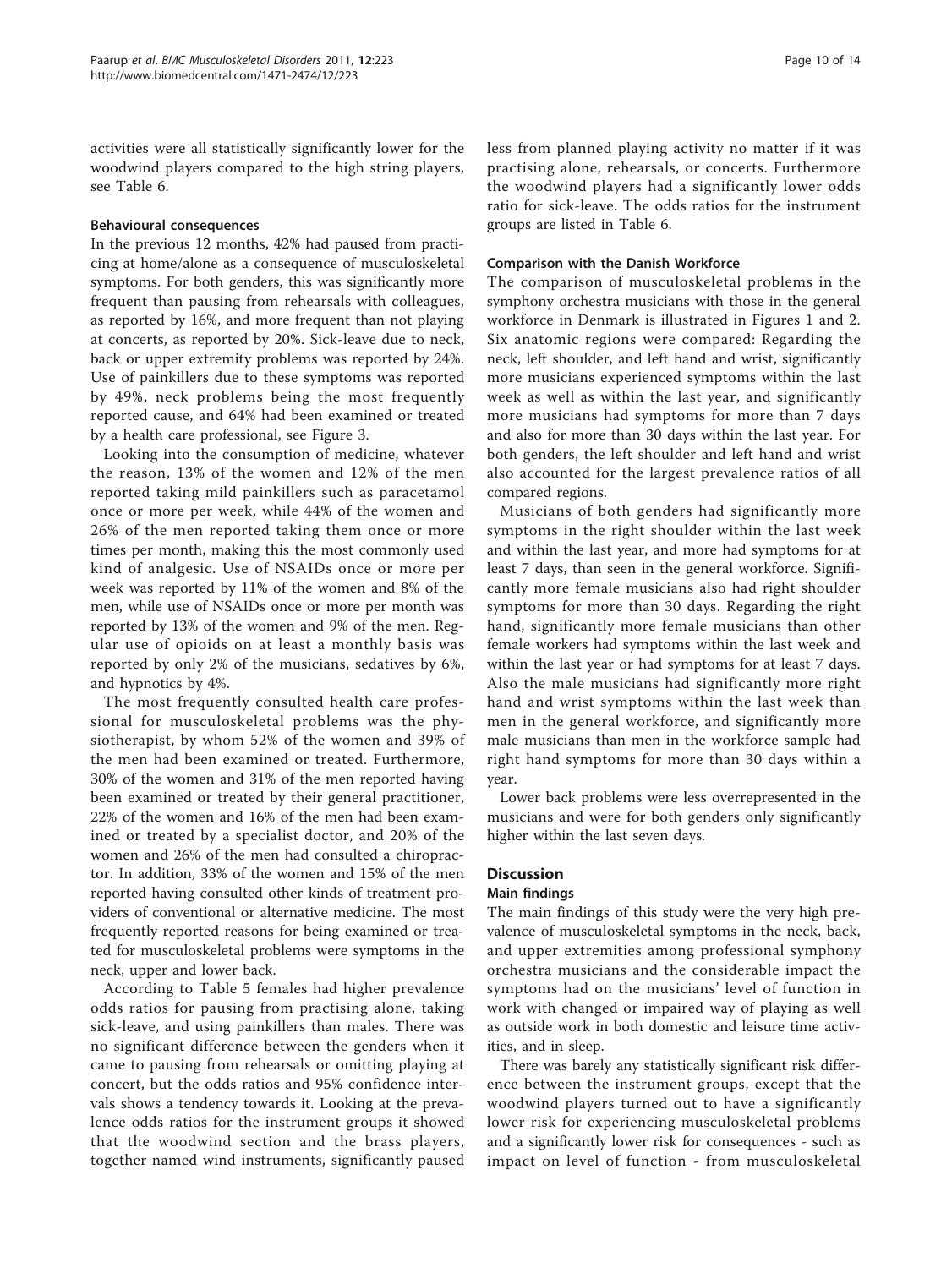symptoms. In contrast there was a significant gender difference: Compared to the men, the females had a significantly higher risk for having symptoms, having the symptoms for more days, and females were also more affected by the consequences.

A comparison of the results for the musicians to the results for the general workforce showed that symptoms were significantly more frequent in more anatomic regions in musicians than in the general workforce.

## Interpretation of findings

There was a pronounced gender difference with female musicians having a higher prevalence of complaints than males. A similar gender difference was found in the general workforce. However, compared to the general workforce both genders of symphony orchestra musicians had a higher prevalence of musculoskeletal complaints; not only more symptoms but also symptoms lasting for more days, see Figure [1](#page-4-0) and [2](#page-5-0). For both genders, the left shoulder and left hand and wrist accounted for the largest prevalence ratios compared to the general workforce. These findings are consistent with the symphony orchestra musicians' monotonous working postures, which depending on the played instrument typically also comprise a prolonged static and/or repetitive dynamic but monotonous use of the left upper extremity. In general, musicians are furthermore often subject to prolonged static use of the neck and shoulder(s), monotonous repetitive use of joints in the upper limb (s), asymmetric body postures, or even a combination of these. A causal relationship between such ergonomic exposures and disorders in neck and shoulders is known [[28\]](#page-13-0). Other studies have pointed out different ergonomic risks in string playing musicians and wind instrumentalists [[15,](#page-12-0)[29\]](#page-13-0). All in all it tends to indicate that the musicians' musculoskeletal symptoms are work-related, wholly or partially.

The musicians reported changed or impaired way of playing, difficulties in daily activities at home, in leisure time activities and in sleep as common consequences of musculoskeletal symptoms. That significantly more women experienced impaired playing, difficulties in daily activities at home and in sleep than men might be caused by biological gender differences such as strength, size, hormonal status, or be an expression of culturally different roles between the genders, e.g. women in Denmark taking a greater share of the housework than men [[30-32](#page-13-0)]. Whatever the cause, female musicians generally had a higher risk for perceived symptoms, more days of symptoms, and for consequences due to the symptoms than male musicians had.

Between the instrument groups there was a remarkably little difference in risk for perceived symptoms as well as for experiencing consequences due to the symptoms. Especially when looking at the self-perceived symptoms, the woodwind players were the only group that stood out. The woodwinds had, however, a lower risk for musculoskeletal symptoms in different anatomic regions and a lower risk for consequences as well. The most remarkable might not be the woodwinds showing a lower risk for perceived musculoskeletal symptoms. More remarkable might be the fact that the majority of instrumentalists seemed so homogenous a group that they - compared to the high string players - barely showed any significant difference in symptoms risk amongst the instrument groups.

Taking into account the many analyses made on instrument group level, see Table [3,](#page-6-0) [4,](#page-7-0) and [6](#page-8-0), and that results are stated with 95% confidence, we should not be blind to the risk of randomly false significant or insignificant results. The woodwinds' significantly different risk was consistent throughout most results, whereas the few significant findings for the other instrument groups appear more sporadically and should therefore be interpreted with more caution. But with this in mind, there was a tendency of low string players being at a higher risk for having neck and upper back symptoms for more days than the other instrument groups. Likewise a tendency was revealed indicating that brass players had a lower risk for pausing from practising and performing due to musculoskeletal symptoms.

To understand the musician as a patient it is important to look at the behavioural consequences as different ways of coping with musculoskeletal symptoms or even physically impairment or loss of function. This research demonstrated, that due to musculoskeletal symptoms significantly more musicians of both genders reported having paused from practicing at home/alone than having paused from rehearsals, cancelled playing at concerts or taking sick-leave. This behaviour pattern is consistent with the cultural discipline inherent in the occupation, which is based on a deep appreciation of the necessity for each instrument to contribute to a musical piece, and a pronounced understanding of being an integral member of one orchestra when performing, leading to a natural hierarchical order of importance of playing situations, with concert performances and orchestral rehearsals being the most important. A less idealistic reason would be that the musicians due to the competitive work environment felt forced to play despite there symptoms motivated by a concern for reprisal or dismissal. So despite their symptoms, the professional musicians will therefore be inclined to perform at rehearsals and concerts, and play less when practicing alone, where reducing their effort can aid their recovery without compromising their colleagues. Consumption of analgesics, presumably to avoid, reduce or delay the sensation of symptoms and their consequences, is another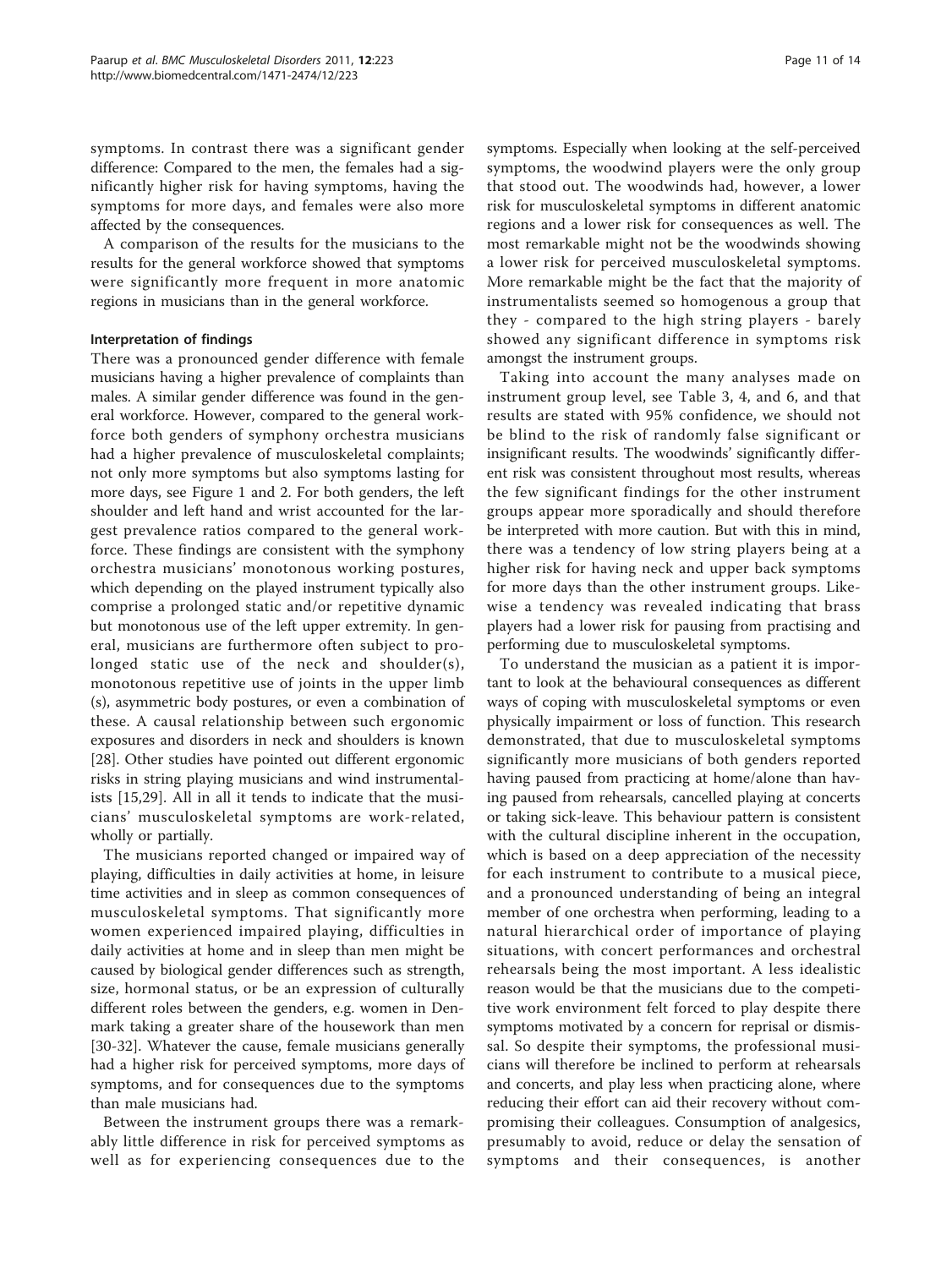behavioural strategy. A similar behaviour is seen in athletes with exercise-induced muscle injury [[33,34\]](#page-13-0). The most used analgesic was paracetamol, a non-prescription medicine that can also be bought outside pharmacies. Despite many musicians reporting difficulty in sleeping due to musculoskeletal symptoms, the use of sedatives and hypnotics was low.

As most symphony orchestra musicians have played their main instrument since childhood starting out playing it as a leisure time activity that later became a way of life; as they compete in an environment occupied by audition winners; as they always play with the same physical exposure to the instrument and many eventually acquire musculoskeletal problems; and as they often play despite their symptoms, the musicians could be considered comparable to elite sportsmen. Their musculoskeletal symptoms have also been suggested comparable to the overuse injuries experienced among athletes indicating a very high degree of strain and injury [[35,36\]](#page-13-0). But whereas elite sportsmen often retire in their thirties after practicing their sport for two or three decades, symphony orchestra musicians can play their main instrument for up to 60 years or more before retirement, the last 40 years as professional full-time musicians. Playing in a professional symphony orchestra must be considered an elite occupation with a high risk of acquiring musculoskeletal symptoms.

## Strengths and limitations

The cross-sectional study design was the chosen method for collecting data to reveal the extent of certain health and working conditions among professional musicians and to facilitate comparison of data with a follow-up investigation. Early interviews ensured that topics included in the questionnaire were of relevance to the musicians and not just of interest to the research group. Questions on musculoskeletal problems were mainly built on known questionnaires in order to have standardised results which could be compared to other groups [[24](#page-13-0),[25,27](#page-13-0)]. As with all self-administered questionnaires, there can be information bias. In an attempt to lower recall bias, most questions focused on the last 12 months or less and had preprinted answer categories. Furthermore, all participants were guaranteed full anonymity, which is considered of importance when responding to health issues, especially as here in a competitive environment.

Respondents were representative of the study population with respect to gender, age, and instrument groups. Despite the very satisfactory response rate of 78%, a possible selection bias risk was an over-representation of symptoms among the respondents in respect to nonrespondents. Another selection bias risk could be the healthy worker selection, as symphony orchestra musicians are a highly selected group [\[12](#page-12-0)].

Mastering the instrument with rhythmic timing and perfect sound is a prerequisite for winning a position in an orchestra. This is the result of playing the main instrument for many years, of often having a music conservatory education, and of playing 6 or 7 days a week in order to maintain the level. The selection of the fittest must take into account the musician's psychological, audiological and musculoskeletal health, because performance anxiety, hearing disorders or musculoskeletal problems could necessitate giving up the dream of a place in a professional symphony orchestra [[37](#page-13-0)-[39\]](#page-13-0). Thus, selection based on health is already done before consideration is given to employment in a professional symphony orchestra.

## Generalisability

The group of respondents in the current study was representative of the whole occupational group in Denmark regarding participation by gender and by instrument group, two variables known for all members of the occupational group. Symphony orchestras are very similar worldwide with approximately the same instrumentation, the same hierarchical organization in the instrument groups, and the same way in which the instruments are played. The results are therefore indicative of the level of musculoskeletal problems of this occupational group world-wide, including the likelihood of a higher occurrence of musculoskeletal symptoms amongst female musicians. That the population of symphony orchestra musicians in this study was characterized by fewer and younger women than men was not caused by a drop-out of women from the orchestras but reflects what has largely been a male dominated profession in Denmark until about two decades ago, and which it still is in many countries.

## Recommendations for future research

Comparable to professional athletes or even soldiers, professional symphony orchestra musicians are an elite occupational group with specific physical demands in their work including the necessity to practice for long periods to maintain a high level of performance. Recommendations for systematic research sequences to prevent injuries in sportsmen and soldiers could therefore be expected to be transferred to professional symphony orchestra musicians successfully [[40-42\]](#page-13-0). Applying a similar research strategy to professional musicians, we recommend: a) collecting valid baseline data to determine the extent of the problem, b) identifying the aetiology and risk factors of, and mechanisms underpinning injuries, c) introducing a preventive intervention, d) assessing the effect of the intervention by a follow-up study with collected data that are comparable to the baseline data, e) implementing effective and cost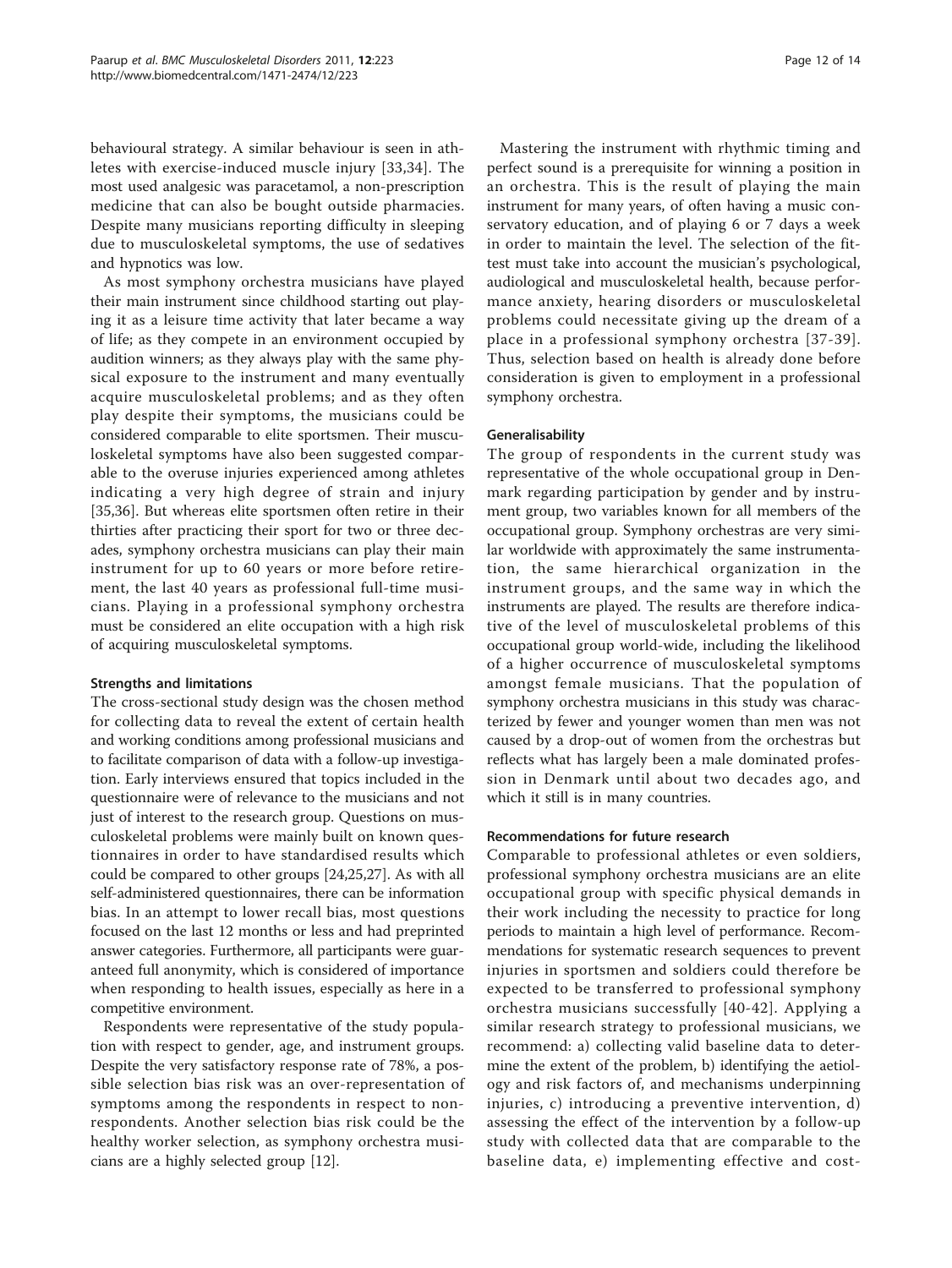<span id="page-12-0"></span>effective interventions, and f) following-up to evaluate if implemented interventions retain their effectiveness.

## **Conclusions**

Within the last year most symphony orchestra musicians had experienced musculoskeletal symptoms in the neck, back or upper extremities. The symptoms impacted on their level of function in and outside work and were reflected in their health behaviour: Impact on playing, sick-leave, difficulty in daily activities at home, in leisure time, or in sleep, as well as use of analgesics and use of health care providers were all common consequences of the musculoskeletal symptoms in the occupational group of symphony orchestra musicians.

Compared to the high strings players the woodwinds had a significantly lower risk, assessed as odds ratio, for perceiving musculoskeletal problems as well as for experiencing consequences due to the musculoskeletal problems. Finally the woodwind players also had a lower risk for pausing music playing activities as well as for taking sick-leave due to musculoskeletal problems. The group of low string players showed the tendency for having symptoms for more days. Brass players showed a statistically significant lower risk for pausing from practising, rehearsals, or not playing at concerts.

Compared to a sample of the general workforce, symphony orchestra musicians of both genders had a higher prevalence of musculoskeletal symptoms, and the musicians also had more days of symptoms. Compared to the general workforce sample the distribution and frequency of symptoms in the symphony orchestra musicians would be indicative of their symptoms being work-related. Professional symphony orchestra musicians are a highly selected group and should be considered an elite occupation with a high risk of acquiring musculoskeletal symptoms.

#### Acknowledgements

Special analysis of the data from The Danish Working Environment Cohort Study was done by data manager Ebbe Villadsen, The National Research Centre for the Working Environment, Copenhagen, Denmark, who provided the data on the workforce sample. Occupational psychologist Alex Gumieniak, Denmark, has kindly helped copyediting the revised manuscript. The study was financially supported by the Carl Nielsen Academy, Odense, Denmark; The Faculty of Health Sciences and the Clinical Institute at the University of Southern Denmark, Odense, Denmark; and The Health Insurance Foundation, Denmark. All fundings were given as grants to defray expenses related to the study. The funding sources had no role in designing or carrying out the study, performing the data analysis, interpreting data, or writing the manuscript.

#### Author details

<sup>1</sup>Research Unit of Occupational and Environmental Health, Institute of Clinical Research, Faculty of Health Sciences, University of Southern Denmark, Odense, Denmark. <sup>2</sup>Department of Occupational and Environmental Medicine, Odense University Hospital, Odense, Denmark. <sup>3</sup>Department of Occupational Medicine, Koege Hospital, Koege, Denmark. 4 The Research Department, Spine Center of Southern Denmark, Hospital

Lillebaelt, Middelfart, Denmark. <sup>5</sup>Institute of Regional Health Services, Faculty of Health Sciences, University of Southern Denmark, Odense, Denmark.

#### Authors' contributions

Conception and design of the study: HMP, JB, JWH. Data collection: HMP. Data analysis: HMP, JB, NW. Interpretation of data: CM, HMP, JB, JWH, NW. Writing the article: HMP, NW. Design of figures: CM, JB, HMP. Revising the article critically: CM, HMP, JB, JWH, NW. Final approval of the version to be published: CM, HMP, JB, JWH, NW. Guarantor of the paper: HMP, NW.

#### Competing interests

The authors declare that they have no competing interests.

Received: 20 February 2011 Accepted: 7 October 2011 Published: 7 October 2011

#### References

- Spitzer J, Zaslaw N: Orchestra. Grove Music Online Oxford Music Online 2011 [<http://www.oxfordmusiconline.com>], (Direct article access for subscribers: http://www.oxfordmusiconline.com/subscriber/article/grove/music/20402).
- 2. Faulkner RR: Career Concerns and Mobility Motivations of Orchestra Musicians. Sociol Quart 1973, 14:334-49.
- 3. Zaza C: [Playing-related musculoskeletal disorders in musicians: a](http://www.ncbi.nlm.nih.gov/pubmed/9580730?dopt=Abstract) [systematic review of incidence and prevalence.](http://www.ncbi.nlm.nih.gov/pubmed/9580730?dopt=Abstract) CMAJ 1998, 158:1019-25.
- 4. Bragge P, Bialocerkowski A, McMeeken J: A systematic review of prevalence and risk factors associated with playing-related musculoskeletal disorders in pianists. Occup Med 2006, 56:28-38.
- 5. Zaza C, Charles C, Muszynski A: [The meaning of playing-related](http://www.ncbi.nlm.nih.gov/pubmed/10075243?dopt=Abstract) [musculoskeletal disorders to classical musicians.](http://www.ncbi.nlm.nih.gov/pubmed/10075243?dopt=Abstract) Soc Sci Med 1998, 47:2013-23.
- 6. Lederman RJ: [Neuromuscular and musculoskeletal problems in](http://www.ncbi.nlm.nih.gov/pubmed/12707974?dopt=Abstract) [instrumental musicians.](http://www.ncbi.nlm.nih.gov/pubmed/12707974?dopt=Abstract) Muscle Nerve 2003, 27:549-61.
- 7. Bejjani FJ, Kaye GM, Benham M: [Musculoskeletal and Neuromuscular](http://www.ncbi.nlm.nih.gov/pubmed/8607768?dopt=Abstract) [Conditions of Instrumental Musicians.](http://www.ncbi.nlm.nih.gov/pubmed/8607768?dopt=Abstract) Arch Phys Med Rehabil 1996, 77:406-13.
- 8. Hagberg M, Thiringer G, Brandstrom L: [Incidence of tinnitus, impaired](http://www.ncbi.nlm.nih.gov/pubmed/16028091?dopt=Abstract) [hearing and musculoskeletal disorders among students enrolled in](http://www.ncbi.nlm.nih.gov/pubmed/16028091?dopt=Abstract) [academic music education -a retrospective cohort study.](http://www.ncbi.nlm.nih.gov/pubmed/16028091?dopt=Abstract) Int Arch Occup Environ Health 2005, 78:575-83.
- 9. Storm SA: [Assessing the Instrumentalist Interface: Modifications,](http://www.ncbi.nlm.nih.gov/pubmed/17097488?dopt=Abstract) [Ergonomics and Maintenance of Play.](http://www.ncbi.nlm.nih.gov/pubmed/17097488?dopt=Abstract) Phys Med Rehabil Clin N Am 2006, 17:893-903.
- 10. Fetter D: [Life in the orchestra.](http://www.ncbi.nlm.nih.gov/pubmed/8350689?dopt=Abstract) Md Med J 1993, 42:289-92.
- 11. Laitinen HM, Toppila EM, Olkinuora PS, Kuisma K: [Sound Exposure Among](http://www.ncbi.nlm.nih.gov/pubmed/12573963?dopt=Abstract) [the Finnish National Opera Personnel.](http://www.ncbi.nlm.nih.gov/pubmed/12573963?dopt=Abstract) Appl Occup Environ Hyg 2003, 18:177-82.
- 12. Shah D: Healthy worker effect phenomenon. Indian J Occup Environmental Med 2009, 13:77-9.
- 13. Norris RN: [Applied ergonomics: adaptive equipment and instrument](http://www.ncbi.nlm.nih.gov/pubmed/8350686?dopt=Abstract) [modification for musicians.](http://www.ncbi.nlm.nih.gov/pubmed/8350686?dopt=Abstract) Md Med J 1993, 42:271-5.
- 14. Turner-Stokes L, Reid K: Three-dimensional motion analysis of upper limb movement in the bowing arm of string-playing musicians. Clin Biomech 1999, 14:426-33.
- 15. Nyman T, Wiktorin C, Mulder M, Johansson YL: [Work postures and neck](http://www.ncbi.nlm.nih.gov/pubmed/17427201?dopt=Abstract)[shoulder pain among orchestra musicians.](http://www.ncbi.nlm.nih.gov/pubmed/17427201?dopt=Abstract) Am J Ind Med 2007, 50:370-6.
- 16. Hales TR, Bernard BP: [Epidemiology of work-related musculoskeletal](http://www.ncbi.nlm.nih.gov/pubmed/8823390?dopt=Abstract) [disorders.](http://www.ncbi.nlm.nih.gov/pubmed/8823390?dopt=Abstract) Orthop Clin North Am 1996, 27:679-709.
- 17. Aptel M, Aublet-Cuvelier A, Cnockaert JC: [Work-related musculoskeletal](http://www.ncbi.nlm.nih.gov/pubmed/12537261?dopt=Abstract) [disorders of the upper limb.](http://www.ncbi.nlm.nih.gov/pubmed/12537261?dopt=Abstract) Joint Bone Spine 2002, 69:546-55.
- 18. Keyserling WM: Workplace Risk Factors and Occupational Musculoskeletal Disorders, Part 1: A Review of Biomechanical and Psychophysical Research on Risk Factors Associated with Low-Back Pain. Am Ind Hyg Assoc J 2000, 61:39-50.
- 19. Keyserling WM: Workplace Risk Factors and Occupational Musculoskeletal Disorders, Part 2: A Review of Biomechanical and Psychophysical Research on Risk Factors Associated with Upper Extremity Disorders. Am Ind Hyg Assoc J 2000, 61:231-43.
- 20. da Costa BR, Viera ER: [Risk Factors for Work-Related Musculoskeletal](http://www.ncbi.nlm.nih.gov/pubmed/19753591?dopt=Abstract) [Disorders: A Systematic Review of Recent Longitudinal Studies.](http://www.ncbi.nlm.nih.gov/pubmed/19753591?dopt=Abstract) Am J Ind Med 2010, 53:285-323.